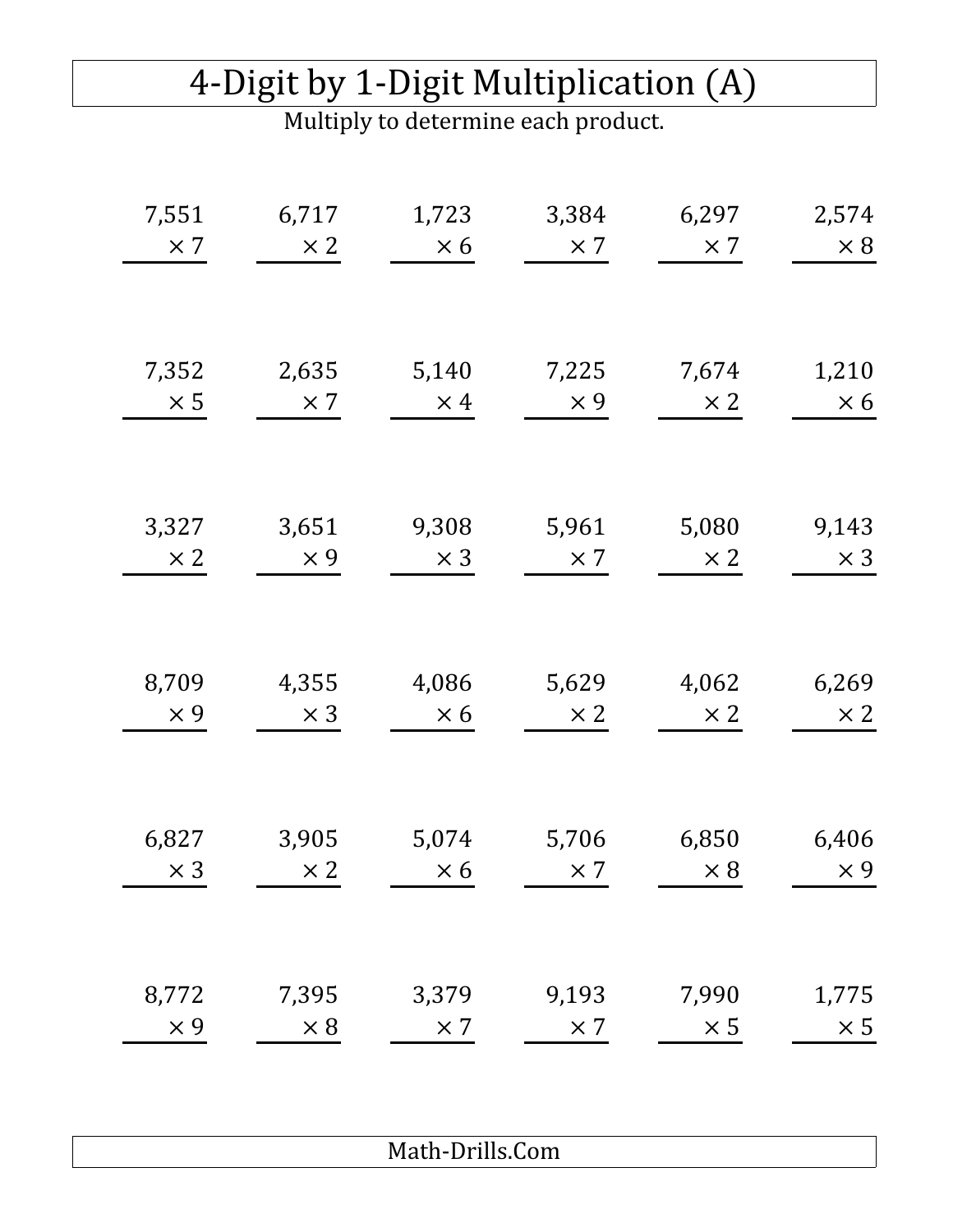#### 4-Digit by 1-Digit Multiplication (A) Answers

| 7,551      | 6,717      | 1,723           | 3,384      | 6,297      | 2,574      |
|------------|------------|-----------------|------------|------------|------------|
| $\times 7$ | $\times 2$ | $\times 6$      | $\times 7$ | $\times 7$ | $\times 8$ |
| 52,857     | 13,434     | 10,338          | 23,688     | 44,079     | 20,592     |
| 7,352      | 2,635      | 5,140           | 7,225      | 7,674      | 1,210      |
| $\times$ 5 | $\times 7$ | $\times$ 4      | $\times 9$ | $\times 2$ | $\times 6$ |
| 36,760     | 18,445     | 20,560          | 65,025     | 15,348     | 7,260      |
| 3,327      | 3,651      | 9,308           | 5,961      | 5,080      | 9,143      |
| $\times 2$ | $\times$ 9 | $\times$ 3      | $\times 7$ | $\times 2$ | $\times$ 3 |
| 6,654      | 32,859     | 27,924          | 41,727     | 10,160     | 27,429     |
| 8,709      | 4,355      | 4,086           | 5,629      | 4,062      | 6,269      |
| $\times$ 9 | $\times 3$ | $\times 6$      | $\times 2$ | $\times 2$ | $\times 2$ |
| 78,381     | 13,065     | 24,516          | 11,258     | 8,124      | 12,538     |
| 6,827      | 3,905      | 5,074           | 5,706      | 6,850      | 6,406      |
| $\times$ 3 | $\times 2$ | $\times 6$      | $\times 7$ | $\times 8$ | $\times 9$ |
| 20,481     | 7,810      | 30,444          | 39,942     | 54,800     | 57,654     |
| 8,772      | 7,395      | 3,379           | 9,193      | 7,990      | 1,775      |
| $\times$ 9 | $\times 8$ | $\times 7$      | $\times 7$ | $\times$ 5 | $\times$ 5 |
| 78,948     | 59,160     | 23,653          | 64,351     | 39,950     | 8,875      |
|            |            | Math-Drills.Com |            |            |            |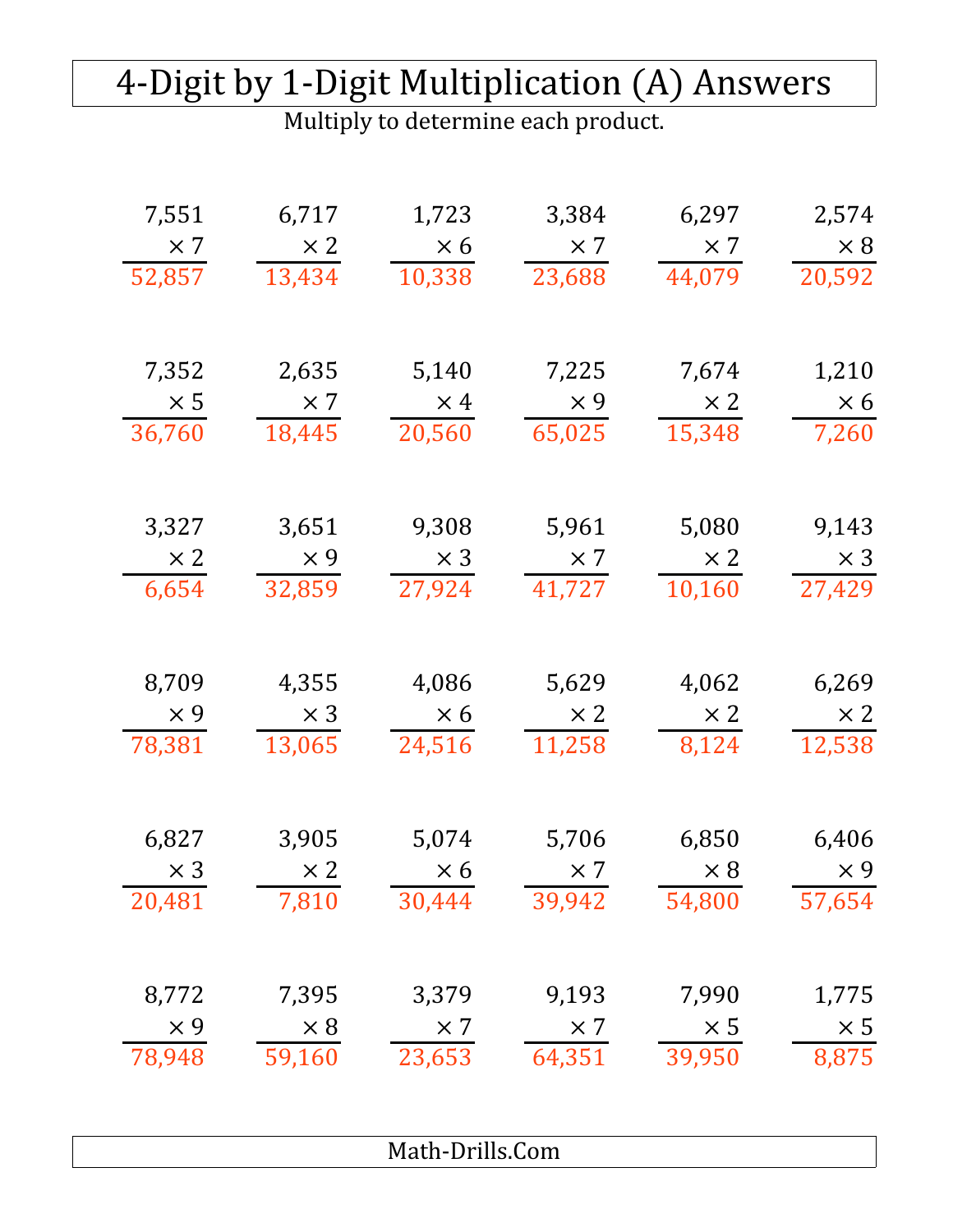#### 4-Digit by 1-Digit Multiplication (B)

Multiply to determine each product.

| 8,498<br>$\times$ 4 | 1,937<br>$\times 2$ | 9,261<br>$\times 2$ | 3,037<br>$\times 2$ | 6,946<br>$\times 6$ | 9,574<br>$\times$ 9 |
|---------------------|---------------------|---------------------|---------------------|---------------------|---------------------|
|                     |                     |                     |                     |                     |                     |
| 1,518<br>$\times$ 3 | 5,371<br>$\times$ 5 | 9,250<br>$\times$ 3 | 8,894<br>$\times$ 4 | 5,816<br>$\times 8$ | 5,879<br>$\times$ 4 |
|                     |                     |                     |                     |                     |                     |
| 5,461               | 3,939               | 8,447               | 2,317               | 8,359               | 2,264               |
| $\times$ 9          | $\times$ 3          | $\times$ 9          | $\times 8$          | $\times 6$          | $\times$ 3          |
|                     |                     |                     |                     |                     |                     |
| 2,433<br>$\times 3$ | 4,167<br>$\times$ 9 | 8,690<br>$\times 8$ | 3,713<br>$\times 7$ | 1,058<br>$\times 2$ | 5,728<br>$\times$ 4 |
|                     |                     |                     |                     |                     |                     |
| 4,239               | 7,457               | 4,786               | 9,260               | 3,715               | 9,454               |
| $\times 2$          | $\times 6$          | $\times 6$          | $\times$ 4          | $\times$ 7          | $\times 7$          |
| 2,790               | 5,244               | 6,087               | 6,415               | 8,955               | 3,992               |
| $\times$ 3          | $\times$ 3          | $\times 2$          | $\times$ 9          | $\times$ 7          | $\times 8$          |
|                     |                     |                     |                     |                     |                     |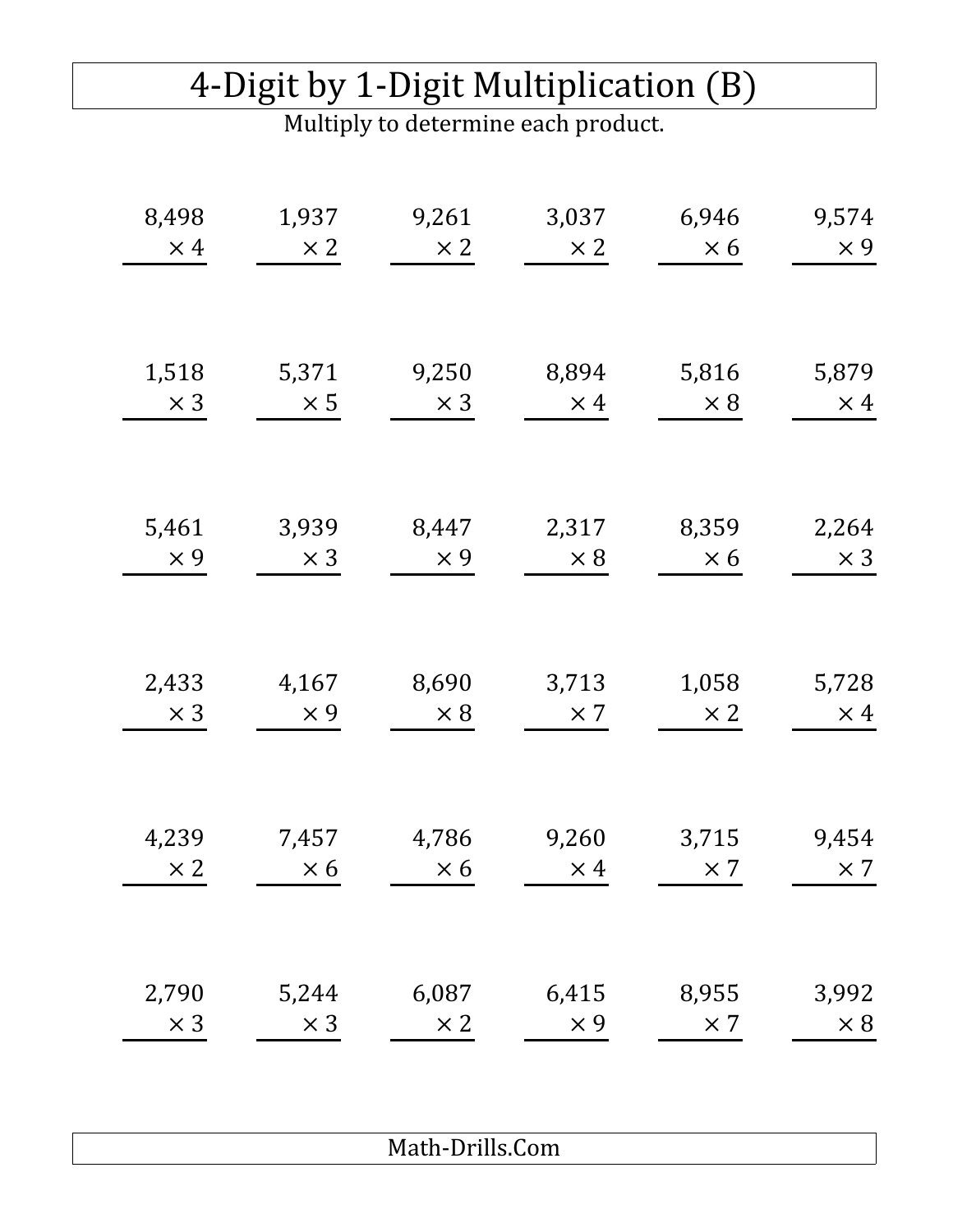#### 4-Digit by 1-Digit Multiplication (B) Answers

| 8,498      | 1,937      | 9,261           | 3,037      | 6,946      | 9,574      |
|------------|------------|-----------------|------------|------------|------------|
| $\times$ 4 | $\times 2$ | $\times 2$      | $\times 2$ | $\times 6$ | $\times$ 9 |
| 33,992     | 3,874      | 18,522          | 6,074      | 41,676     | 86,166     |
| 1,518      | 5,371      | 9,250           | 8,894      | 5,816      | 5,879      |
| $\times$ 3 | $\times 5$ | $\times$ 3      | $\times$ 4 | $\times 8$ | $\times$ 4 |
| 4,554      | 26,855     | 27,750          | 35,576     | 46,528     | 23,516     |
| 5,461      | 3,939      | 8,447           | 2,317      | 8,359      | 2,264      |
| $\times$ 9 | $\times$ 3 | $\times 9$      | $\times 8$ | $\times 6$ | $\times$ 3 |
| 49,149     | 11,817     | 76,023          | 18,536     | 50,154     | 6,792      |
| 2,433      | 4,167      | 8,690           | 3,713      | 1,058      | 5,728      |
| $\times$ 3 | $\times$ 9 | $\times 8$      | $\times 7$ | $\times 2$ | $\times$ 4 |
| 7,299      | 37,503     | 69,520          | 25,991     | 2,116      | 22,912     |
| 4,239      | 7,457      | 4,786           | 9,260      | 3,715      | 9,454      |
| $\times 2$ | $\times 6$ | $\times 6$      | $\times$ 4 | $\times 7$ | $\times 7$ |
| 8,478      | 44,742     | 28,716          | 37,040     | 26,005     | 66,178     |
| 2,790      | 5,244      | 6,087           | 6,415      | 8,955      | 3,992      |
| $\times$ 3 | $\times$ 3 | $\times 2$      | $\times$ 9 | $\times$ 7 | $\times 8$ |
| 8,370      | 15,732     | 12,174          | 57,735     | 62,685     | 31,936     |
|            |            | Math-Drills.Com |            |            |            |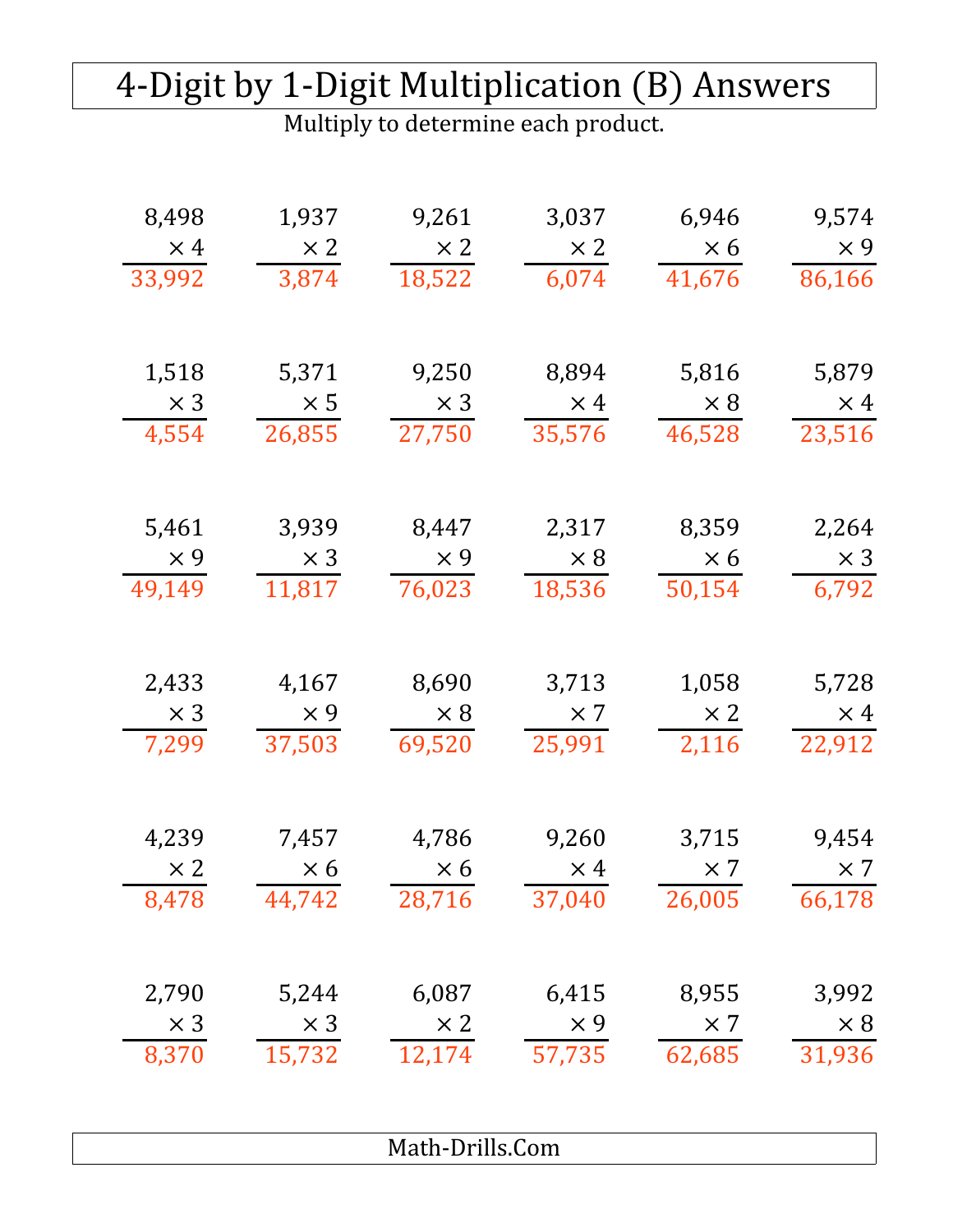#### 4-Digit by 1-Digit Multiplication (C)

Multiply to determine each product.

| 7,061<br>$\times 2$ | 7,517<br>$\times 6$ | 8,480<br>$\times 8$ | 6,169<br>$\times$ 5 | 2,153<br>$\times 6$ | 7,201<br>$\times$ 5 |
|---------------------|---------------------|---------------------|---------------------|---------------------|---------------------|
|                     |                     |                     |                     |                     |                     |
| 8,222<br>$\times 8$ | 4,232<br>$\times$ 3 | 6,413<br>$\times$ 9 | 1,163<br>$\times 6$ | 2,766<br>$\times 2$ | 3,709<br>$\times$ 7 |
|                     |                     |                     |                     |                     |                     |
| 1,594<br>$\times$ 4 | 6,011<br>$\times$ 9 | 9,462<br>$\times$ 3 | 5,649<br>$\times 8$ | 3,014<br>$\times 2$ | 4,987<br>$\times 8$ |
|                     |                     |                     |                     |                     |                     |
| 8,856<br>$\times 5$ | 6,362<br>$\times 2$ | 9,963<br>$\times 6$ | 2,563<br>$\times$ 4 | 7,800<br>$\times 7$ | 4,744<br>$\times$ 4 |
|                     |                     |                     |                     |                     |                     |
| 2,677<br>$\times$ 7 | 6,272<br>$\times 8$ | 2,837<br>$\times 8$ | 1,971<br>$\times 8$ | 9,956<br>$\times 8$ | 4,723<br>$\times 7$ |
| 2,895               | 2,905               | 2,754               | 6,745               | 6,124               | 2,526               |
| $\times$ 5          | $\times$ 7          | $\times$ 3          | $\times$ 4          | $\times$ 4          | $\times$ 4          |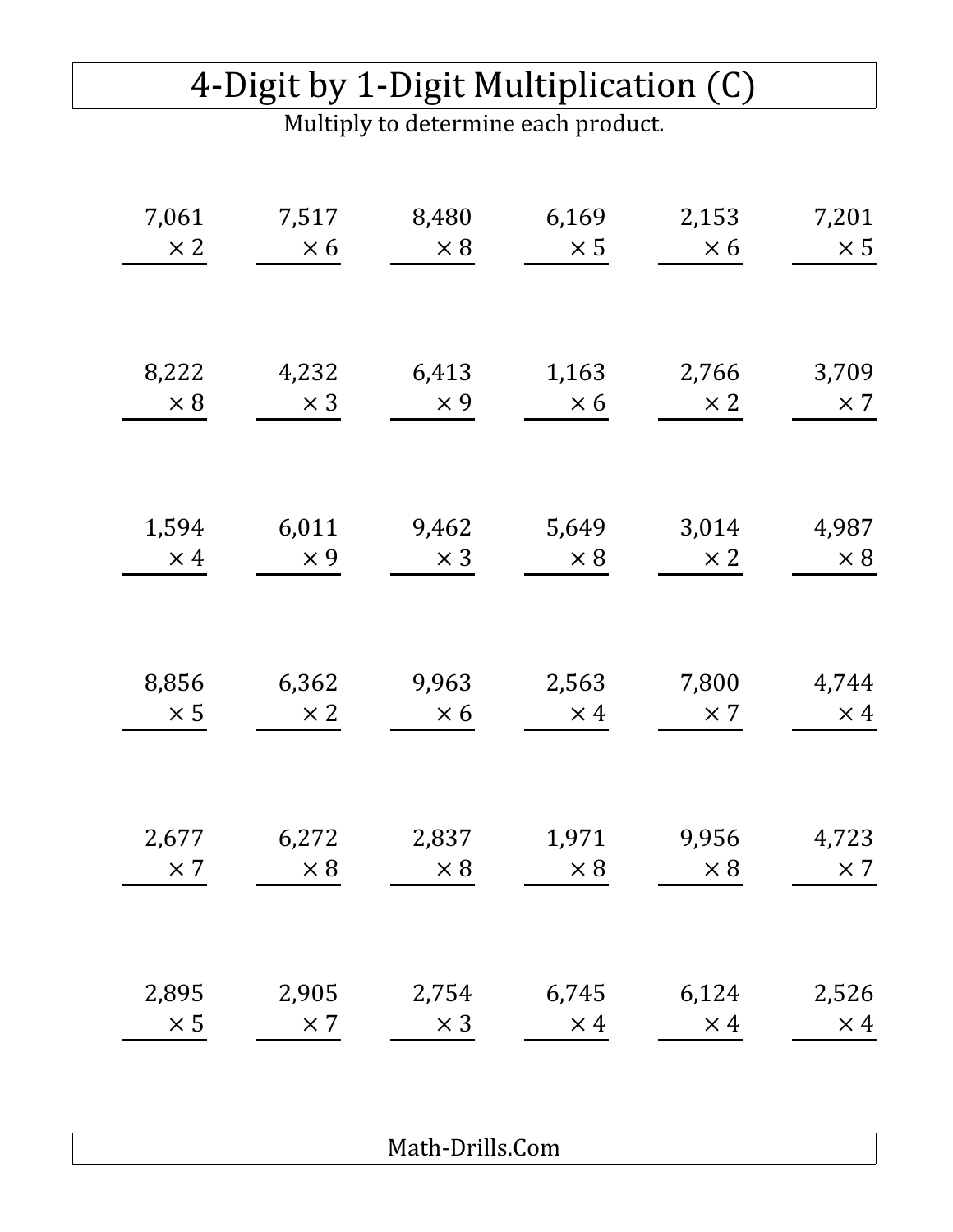#### 4-Digit by 1-Digit Multiplication (C) Answers

| 7,061      | 7,517      | 8,480           | 6,169      | 2,153      | 7,201      |
|------------|------------|-----------------|------------|------------|------------|
| $\times 2$ | $\times 6$ | $\times 8$      | $\times$ 5 | $\times 6$ | $\times$ 5 |
| 14,122     | 45,102     | 67,840          | 30,845     | 12,918     | 36,005     |
| 8,222      | 4,232      | 6,413           | 1,163      | 2,766      | 3,709      |
| $\times 8$ | $\times$ 3 | $\times$ 9      | $\times 6$ | $\times 2$ | $\times 7$ |
| 65,776     | 12,696     | 57,717          | 6,978      | 5,532      | 25,963     |
| 1,594      | 6,011      | 9,462           | 5,649      | 3,014      | 4,987      |
| $\times$ 4 | $\times$ 9 | $\times$ 3      | $\times 8$ | $\times 2$ | $\times 8$ |
| 6,376      | 54,099     | 28,386          | 45,192     | 6,028      | 39,896     |
| 8,856      | 6,362      | 9,963           | 2,563      | 7,800      | 4,744      |
| $\times 5$ | $\times 2$ | $\times 6$      | $\times$ 4 | $\times 7$ | $\times$ 4 |
| 44,280     | 12,724     | 59,778          | 10,252     | 54,600     | 18,976     |
| 2,677      | 6,272      | 2,837           | 1,971      | 9,956      | 4,723      |
| $\times 7$ | $\times 8$ | $\times 8$      | $\times 8$ | $\times 8$ | $\times 7$ |
| 18,739     | 50,176     | 22,696          | 15,768     | 79,648     | 33,061     |
| 2,895      | 2,905      | 2,754           | 6,745      | 6,124      | 2,526      |
| $\times 5$ | $\times 7$ | $\times$ 3      | $\times$ 4 | $\times$ 4 | $\times$ 4 |
| 14,475     | 20,335     | 8,262           | 26,980     | 24,496     | 10,104     |
|            |            | Math-Drills.Com |            |            |            |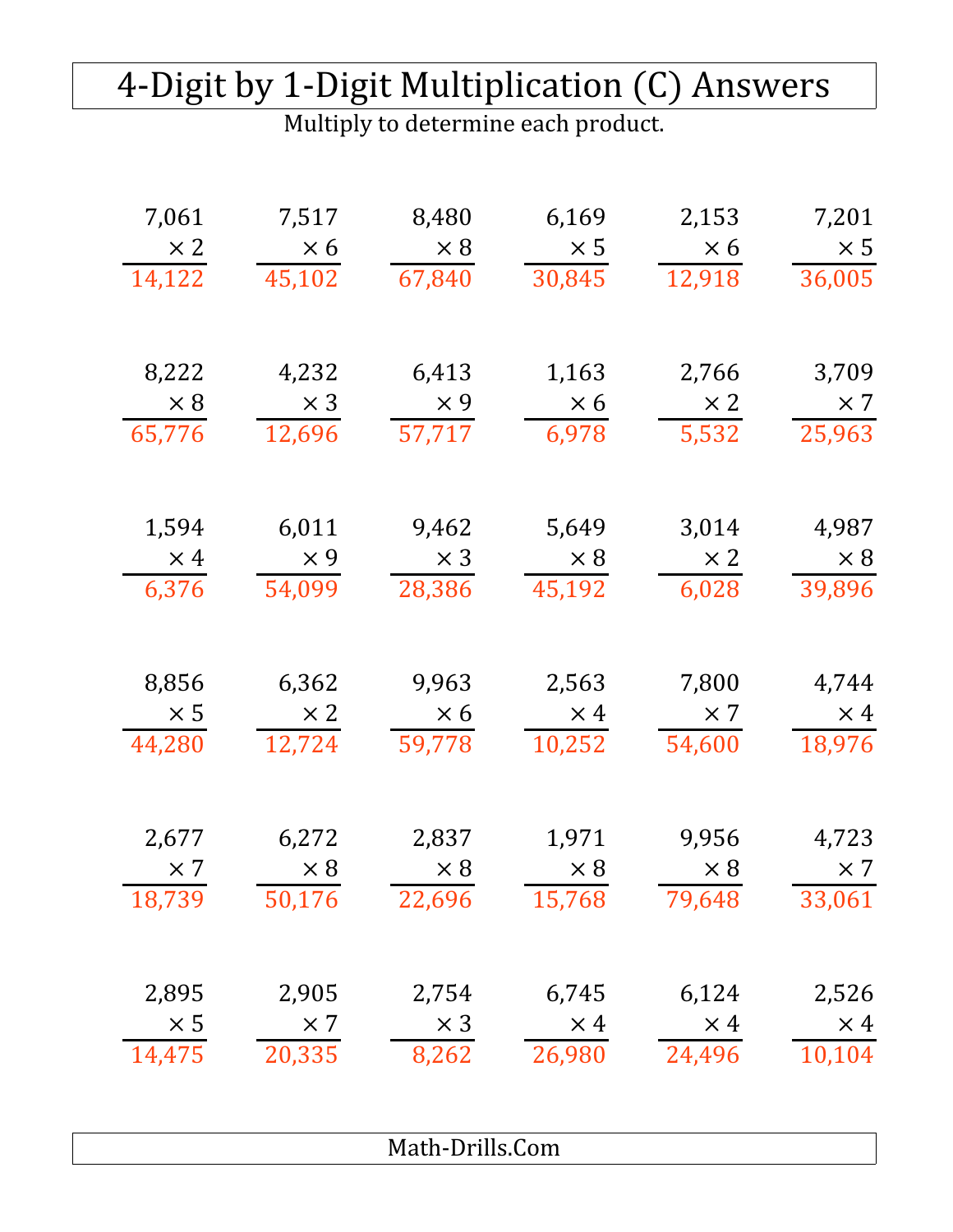# 4-Digit by 1-Digit Multiplication (D)

Multiply to determine each product.

| 6,370      | 3,968      | 2,078      | 7,283      | 8,847      | 8,769      |
|------------|------------|------------|------------|------------|------------|
| $\times$ 3 | $\times 8$ | $\times 6$ | $\times$ 4 | $\times 8$ | $\times$ 5 |
|            |            |            |            |            |            |
| 4,412      | 9,876      | 1,080      | 8,628      | 8,162      | 5,575      |
| $\times$ 4 | $\times 5$ | $\times 2$ | $\times 5$ | $\times$ 4 | $\times 7$ |
|            |            |            |            |            |            |
| 8,941      | 4,428      | 6,268      | 4,751      | 5,092      | 6,795      |
| $\times$ 3 | $\times$ 3 | $\times$ 9 | $\times 2$ | $\times 8$ | $\times 6$ |
|            |            |            |            |            |            |
| 9,708      | 4,791      | 9,901      | 4,531      | 7,172      | 3,918      |
| $\times$ 4 | $\times$ 3 | $\times$ 3 | $\times$ 4 | $\times$ 4 | $\times 2$ |
|            |            |            |            |            |            |
| 2,726      | 8,945      | 2,310      | 5,219      | 3,778      | 4,846      |
| $\times$ 5 | $\times 8$ | $\times 9$ | $\times$ 4 | $\times$ 3 | $\times 3$ |
| 4,325      | 5,622      | 6,504      | 5,015      | 9,067      | 2,497      |
| $\times 6$ | $\times$ 3 | $\times 6$ | $\times 9$ | $\times$ 9 | $\times 8$ |
|            |            |            |            |            |            |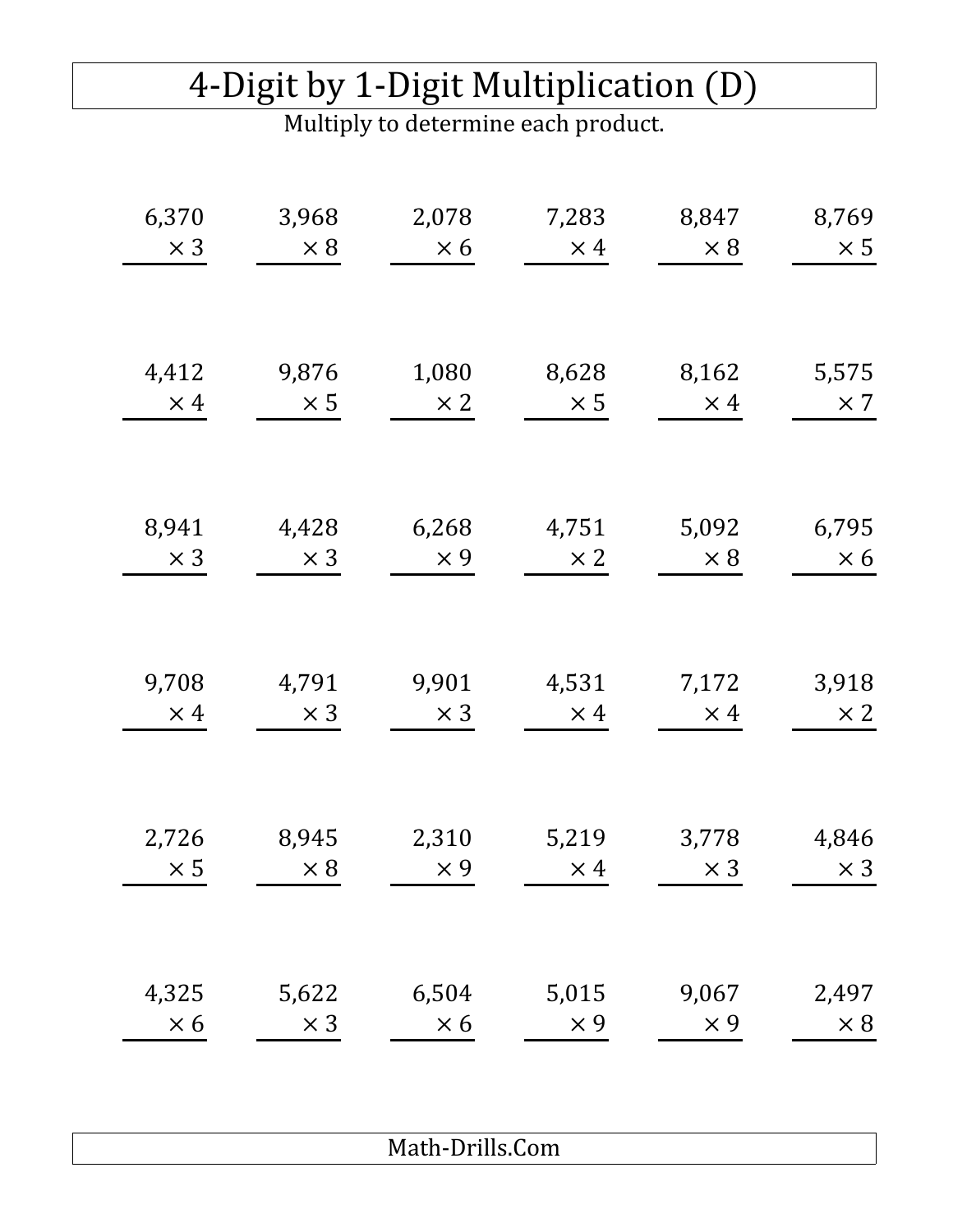#### 4-Digit by 1-Digit Multiplication (D) Answers

| 6,370      | 3,968      | 2,078           | 7,283      | 8,847      | 8,769      |
|------------|------------|-----------------|------------|------------|------------|
| $\times$ 3 | $\times 8$ | $\times 6$      | $\times$ 4 | $\times 8$ | $\times$ 5 |
| 19,110     | 31,744     | 12,468          | 29,132     | 70,776     | 43,845     |
| 4,412      | 9,876      | 1,080           | 8,628      | 8,162      | 5,575      |
| $\times$ 4 | $\times 5$ | $\times 2$      | $\times 5$ | $\times$ 4 | $\times$ 7 |
| 17,648     | 49,380     | 2,160           | 43,140     | 32,648     | 39,025     |
| 8,941      | 4,428      | 6,268           | 4,751      | 5,092      | 6,795      |
| $\times$ 3 | $\times$ 3 | $\times$ 9      | $\times 2$ | $\times 8$ | $\times 6$ |
| 26,823     | 13,284     | 56,412          | 9,502      | 40,736     | 40,770     |
| 9,708      | 4,791      | 9,901           | 4,531      | 7,172      | 3,918      |
| $\times$ 4 | $\times$ 3 | $\times$ 3      | $\times$ 4 | $\times$ 4 | $\times 2$ |
| 38,832     | 14,373     | 29,703          | 18,124     | 28,688     | 7,836      |
| 2,726      | 8,945      | 2,310           | 5,219      | 3,778      | 4,846      |
| $\times 5$ | $\times 8$ | $\times 9$      | $\times$ 4 | $\times$ 3 | $\times 3$ |
| 13,630     | 71,560     | 20,790          | 20,876     | 11,334     | 14,538     |
| 4,325      | 5,622      | 6,504           | 5,015      | 9,067      | 2,497      |
| $\times 6$ | $\times$ 3 | $\times 6$      | $\times$ 9 | $\times$ 9 | $\times 8$ |
| 25,950     | 16,866     | 39,024          | 45,135     | 81,603     | 19,976     |
|            |            | Math-Drills.Com |            |            |            |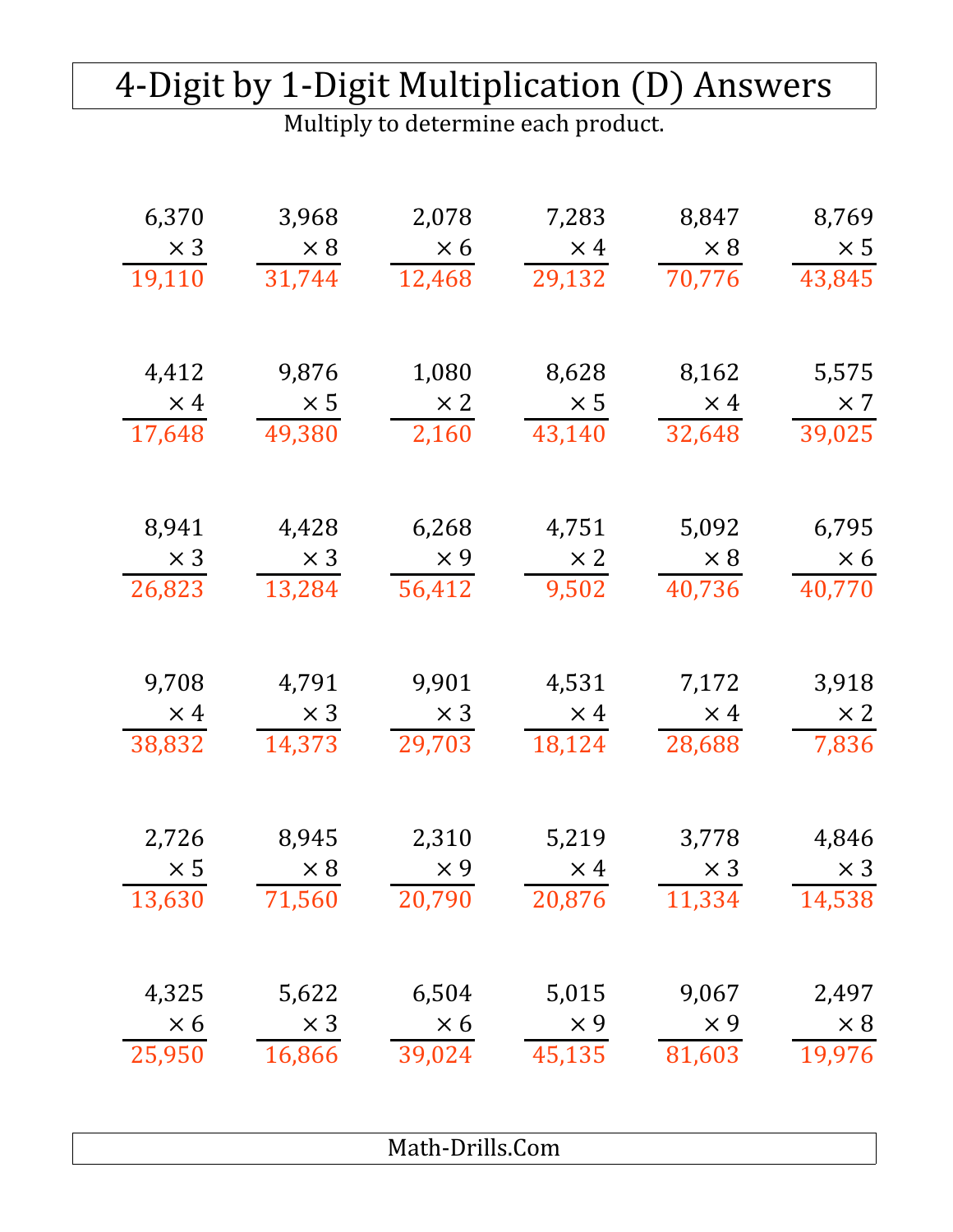#### 4-Digit by 1-Digit Multiplication (E)

Multiply to determine each product.

| 1,622<br>$\times$ 5 | 1,945<br>$\times 8$ | 4,001<br>$\times 6$ | 1,846<br>$\times 2$ | 6,496<br>$\times 2$ | 7,812<br>$\times 6$ |
|---------------------|---------------------|---------------------|---------------------|---------------------|---------------------|
|                     |                     |                     |                     |                     |                     |
| 1,115               | 8,126               | 1,462               | 6,478               | 1,447               | 5,732               |
| $\times 8$          | $\times$ 3          | $\times$ 3          | $\times 6$          | $\times$ 9          | $\times$ 5          |
|                     |                     |                     |                     |                     |                     |
| 1,456               | 4,212               | 2,802               | 9,878               | 4,328               | 4,790               |
| $\times$ 9          | $\times$ 5          | $\times 7$          | $\times 9$          | $\times 6$          | $\times$ 4          |
|                     |                     |                     |                     |                     |                     |
| 8,887               | 9,054               | 2,666               | 3,717               | 4,738               | 9,166               |
| $\times 8$          | $\times$ 3          | $\times$ 3          | $\times$ 4          | $\times 8$          | $\times$ 3          |
|                     |                     |                     |                     |                     |                     |
| 6,614               | 8,580               | 3,068               | 2,256               | 1,822               | 9,990               |
| $\times 2$          | $\times 8$          | $\times$ 7          | $\times 8$          | $\times$ 3          | $\times 9$          |
|                     |                     |                     |                     |                     |                     |
| 1,626               | 7,594               | 8,667               | 5,192               | 3,836               | 4,412               |
| $\times 8$          | $\times$ 9          | $\times 6$          | $\times 2$          | $\times$ 3          | $\times 8$          |
|                     |                     |                     |                     |                     |                     |
|                     |                     |                     |                     |                     |                     |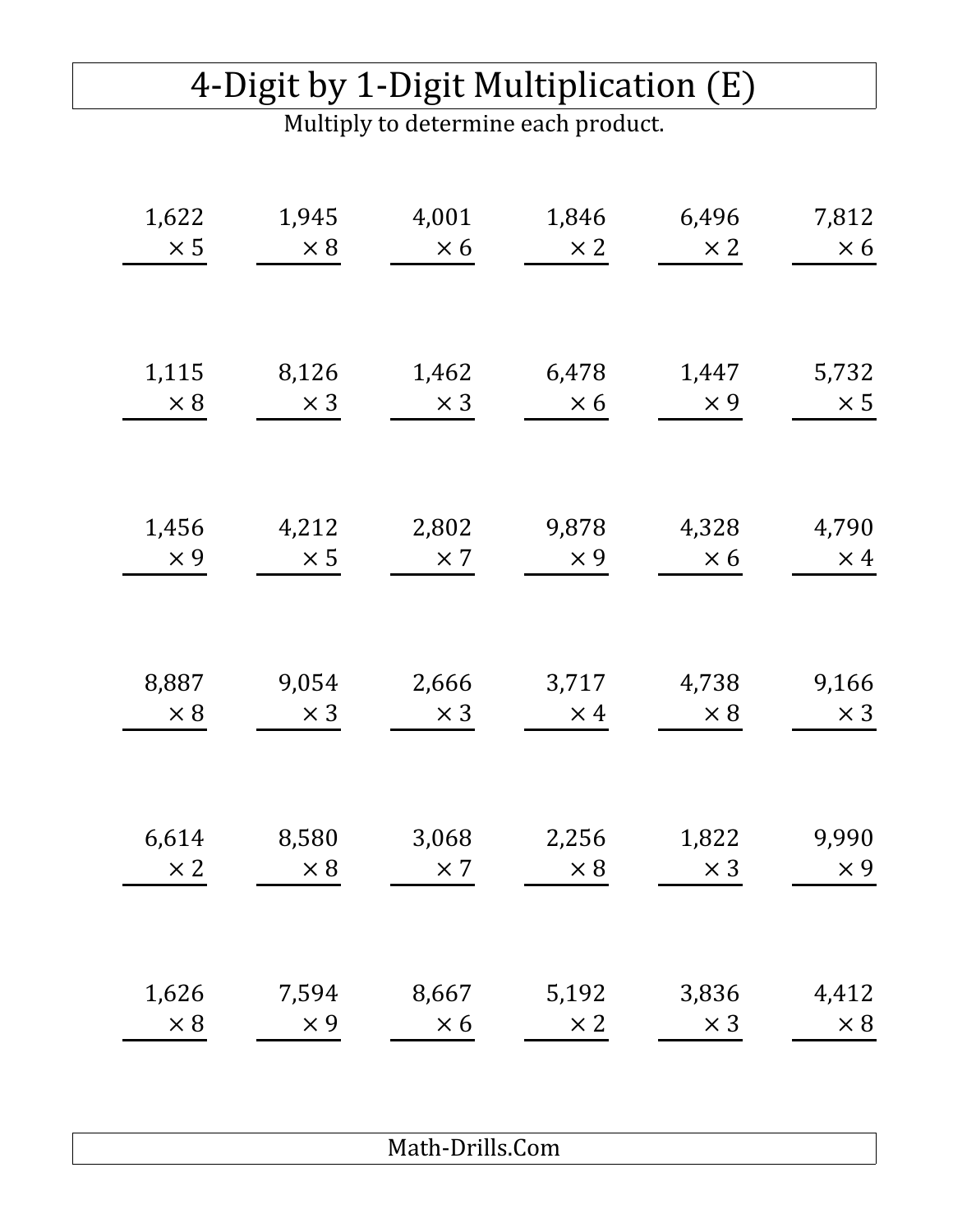#### 4-Digit by 1-Digit Multiplication (E) Answers

| 1,622      | 1,945      | 4,001           | 1,846      | 6,496      | 7,812      |
|------------|------------|-----------------|------------|------------|------------|
| $\times$ 5 | $\times 8$ | $\times 6$      | $\times 2$ | $\times 2$ | $\times 6$ |
| 8,110      | 15,560     | 24,006          | 3,692      | 12,992     | 46,872     |
|            |            |                 |            |            |            |
| 1,115      | 8,126      | 1,462           | 6,478      | 1,447      | 5,732      |
| $\times 8$ | $\times$ 3 | $\times$ 3      | $\times 6$ | $\times 9$ | $\times 5$ |
| 8,920      | 24,378     | 4,386           | 38,868     | 13,023     | 28,660     |
| 1,456      | 4,212      | 2,802           | 9,878      | 4,328      | 4,790      |
| $\times$ 9 | $\times$ 5 | $\times 7$      | $\times 9$ | $\times 6$ | $\times$ 4 |
| 13,104     | 21,060     | 19,614          | 88,902     | 25,968     | 19,160     |
|            |            |                 |            |            |            |
| 8,887      | 9,054      | 2,666           | 3,717      | 4,738      | 9,166      |
| $\times 8$ | $\times$ 3 | $\times$ 3      | $\times$ 4 | $\times 8$ | $\times$ 3 |
| 71,096     | 27,162     | 7,998           | 14,868     | 37,904     | 27,498     |
|            |            |                 |            |            |            |
| 6,614      | 8,580      | 3,068           | 2,256      | 1,822      | 9,990      |
| $\times 2$ | $\times 8$ | $\times 7$      | $\times 8$ | $\times$ 3 | $\times$ 9 |
| 13,228     | 68,640     | 21,476          | 18,048     | 5,466      | 89,910     |
| 1,626      | 7,594      | 8,667           | 5,192      | 3,836      | 4,412      |
| $\times 8$ | $\times 9$ | $\times 6$      | $\times 2$ | $\times$ 3 | $\times 8$ |
| 13,008     | 68,346     | 52,002          | 10,384     | 11,508     | 35,296     |
|            |            |                 |            |            |            |
|            |            |                 |            |            |            |
|            |            | Math-Drills.Com |            |            |            |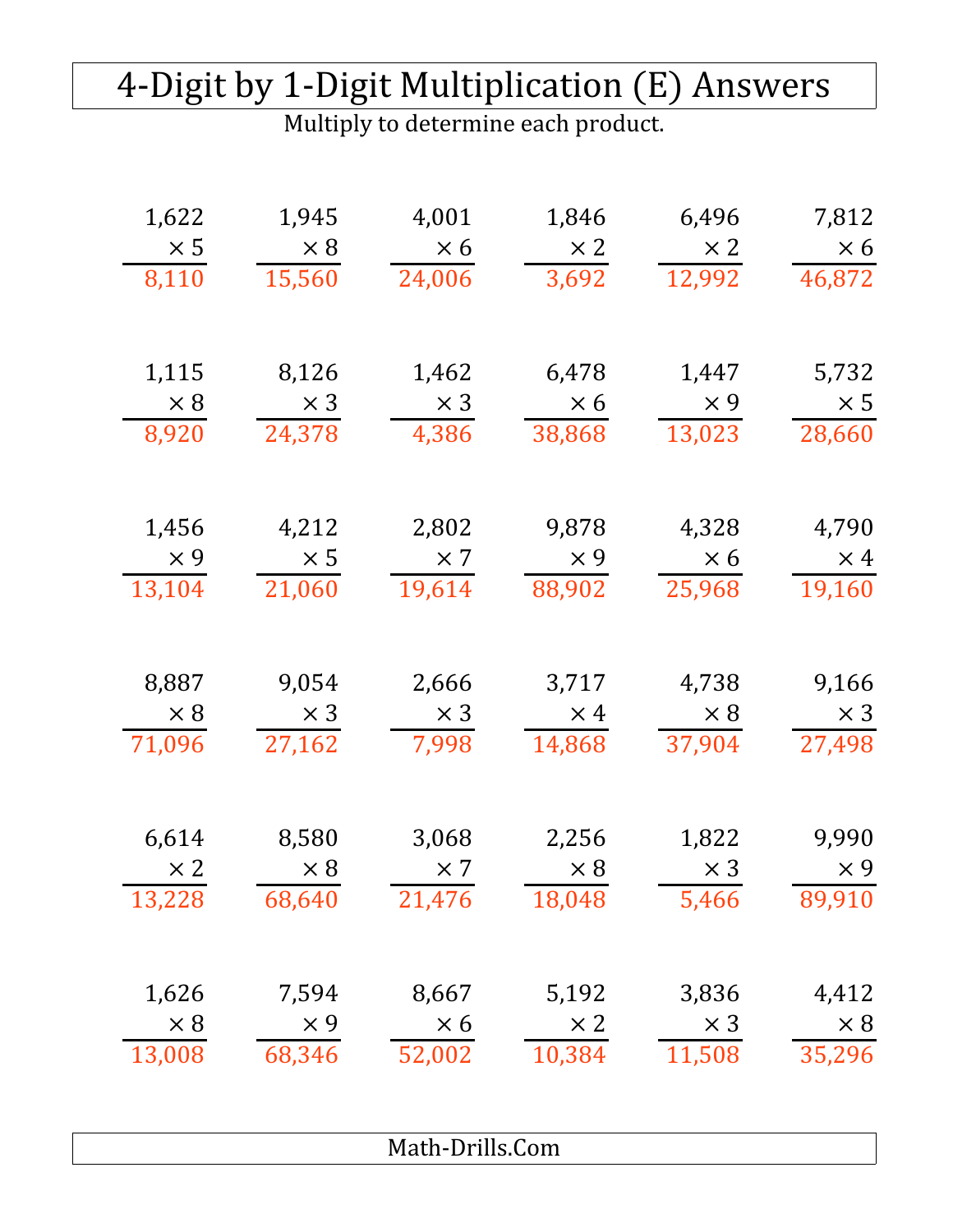### 4-Digit by 1-Digit Multiplication (F)

Multiply to determine each product.

| 2,310      | 1,346      | 5,791      | 1,314      | 6,133      | 4,128      |
|------------|------------|------------|------------|------------|------------|
| $\times 8$ | $\times 6$ | $\times$ 4 | $\times$ 4 | $\times 2$ | $\times$ 9 |
|            |            |            |            |            |            |
| 6,761      | 8,915      | 4,739      | 1,215      | 2,036      | 9,052      |
| $\times$ 5 | $\times$ 3 | $\times 8$ | $\times 2$ | $\times$ 3 | $\times$ 3 |
| 9,051      | 7,564      | 3,813      | 2,171      | 9,891      | 9,545      |
| $\times 6$ | $\times$ 5 | $\times 6$ | $\times 6$ | $\times 6$ | $\times 8$ |
| 9,668      | 1,258      | 6,342      | 7,035      | 5,104      | 6,005      |
| $\times 8$ | $\times 7$ | $\times 2$ | $\times 5$ | $\times$ 3 | $\times 6$ |
| 8,219      | 4,265      | 6,741      | 6,387      | 8,971      | 4,931      |
| $\times$ 4 | $\times$ 5 | $\times$ 4 | $\times$ 4 | $\times$ 5 | $\times 8$ |
| 1,147      | 6,385      | 3,722      | 5,265      | 7,356      | 5,296      |
| $\times$ 3 | $\times$ 7 | $\times 2$ | $\times$ 3 | $\times 2$ | $\times 2$ |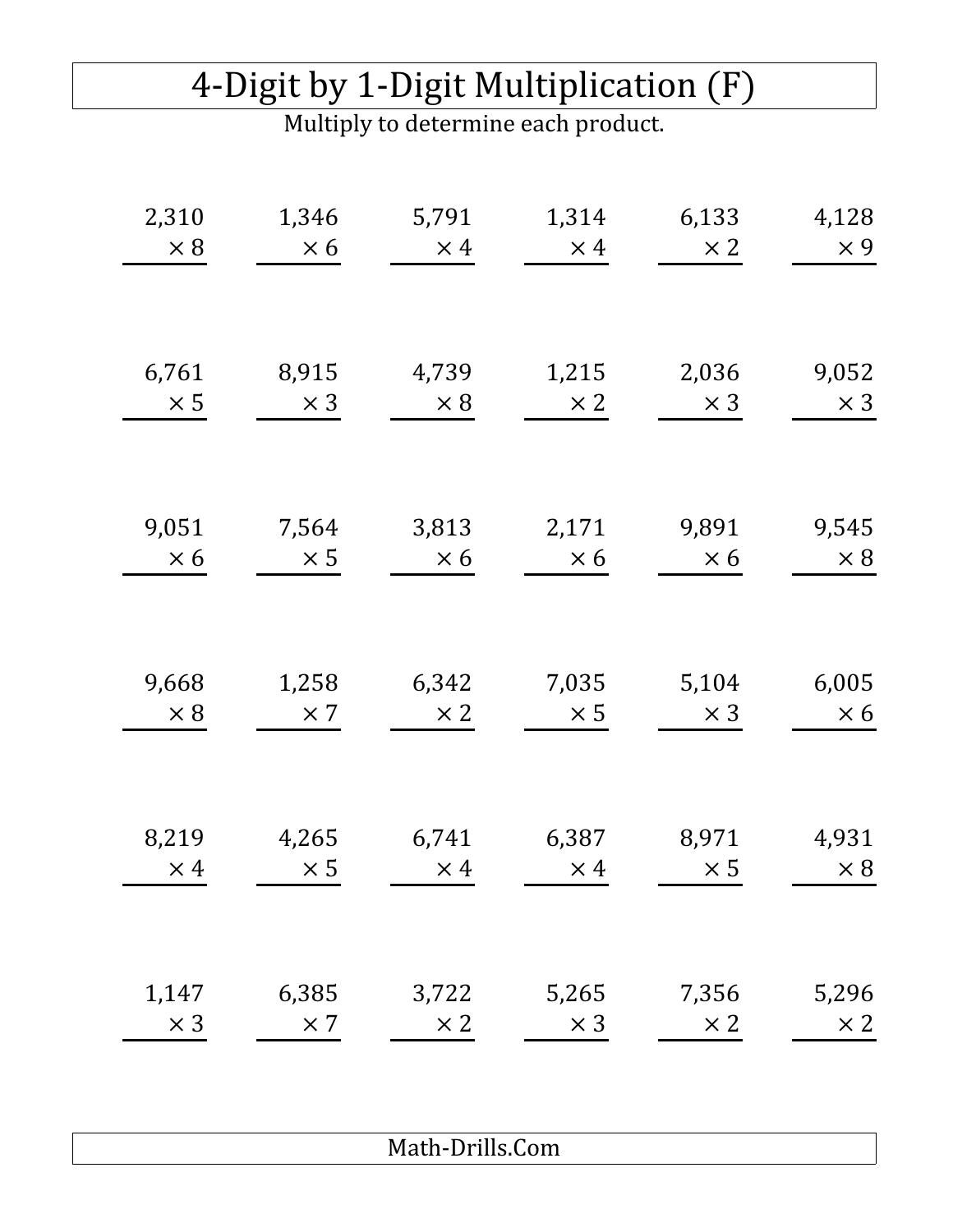#### 4-Digit by 1-Digit Multiplication (F) Answers

| 2,310<br>$\times 8$ | 1,346<br>$\times 6$ | 5,791<br>$\times$ 4 | 1,314<br>$\times$ 4 | 6,133<br>$\times 2$ | 4,128<br>$\times 9$ |
|---------------------|---------------------|---------------------|---------------------|---------------------|---------------------|
| 18,480              | 8,076               | 23,164              | 5,256               | 12,266              | 37,152              |
| 6,761               | 8,915               | 4,739               | 1,215               | 2,036               | 9,052               |
| $\times 5$          | $\times$ 3          | $\times 8$          | $\times 2$          | $\times$ 3          | $\times$ 3          |
| 33,805              | 26,745              | 37,912              | 2,430               | 6,108               | 27,156              |
| 9,051               | 7,564               | 3,813               | 2,171               | 9,891               | 9,545               |
| $\times 6$          | $\times 5$          | $\times 6$          | $\times 6$          | $\times 6$          | $\times 8$          |
| 54,306              | 37,820              | 22,878              | 13,026              | 59,346              | 76,360              |
| 9,668               | 1,258               | 6,342               | 7,035               | 5,104               | 6,005               |
| $\times 8$          | $\times 7$          | $\times 2$          | $\times 5$          | $\times$ 3          | $\times 6$          |
| 77,344              | 8,806               | 12,684              | 35,175              | 15,312              | 36,030              |
| 8,219               | 4,265               | 6,741               | 6,387               | 8,971               | 4,931               |
| $\times$ 4          | $\times 5$          | $\times$ 4          | $\times$ 4          | $\times 5$          | $\times 8$          |
| 32,876              | 21,325              | 26,964              | 25,548              | 44,855              | 39,448              |
| 1,147               | 6,385               | 3,722               | 5,265               | 7,356               | 5,296               |
| $\times$ 3          | $\times 7$          | $\times 2$          | $\times 3$          | $\times 2$          | $\times 2$          |
| 3,441               | 44,695              | 7,444               | 15,795              | 14,712              | 10,592              |
|                     |                     | Math-Drills.Com     |                     |                     |                     |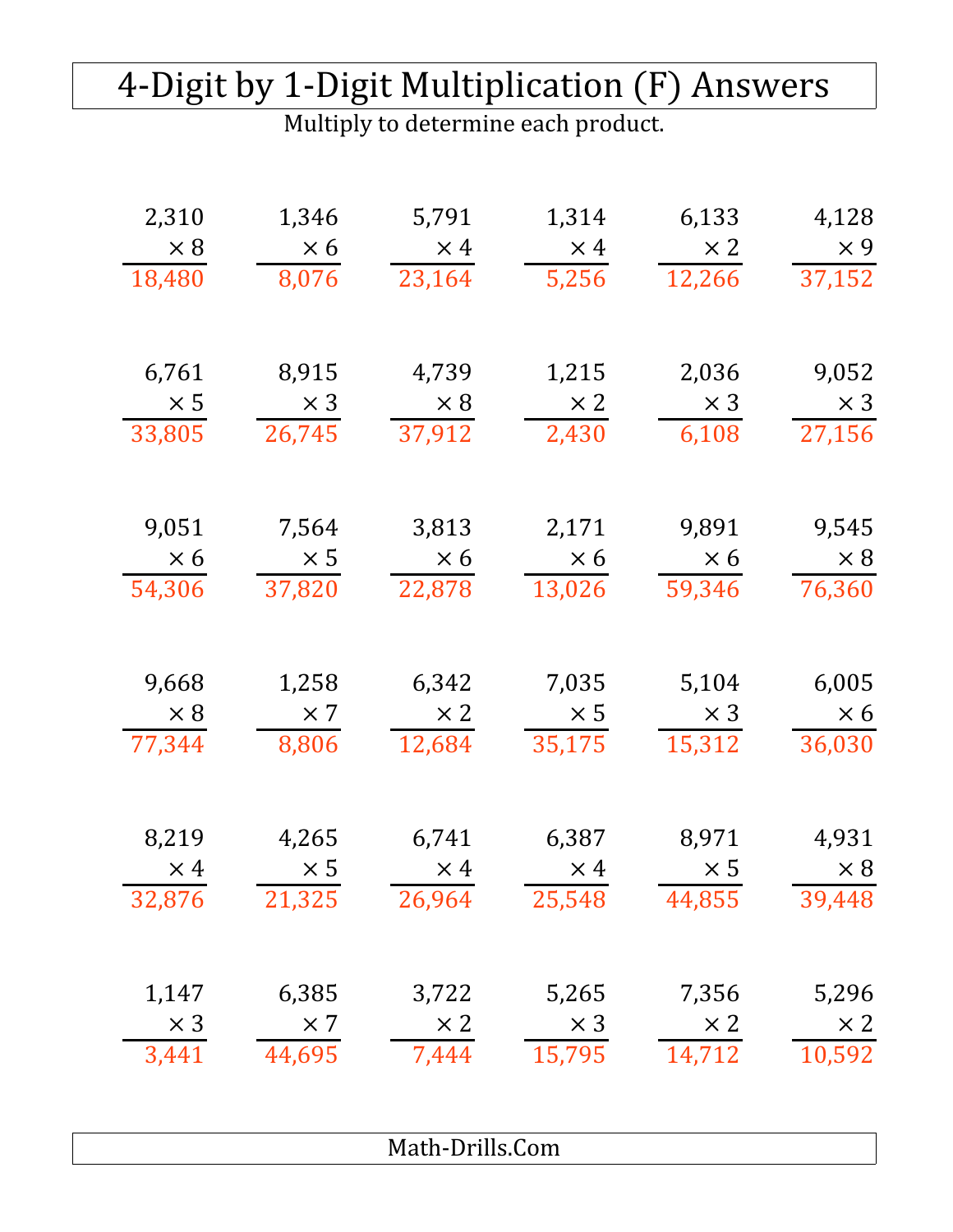### 4-Digit by 1-Digit Multiplication (G)

Multiply to determine each product.

| 8,085      | 5,263      | 1,218      | 5,765      | 1,771      | 1,662      |
|------------|------------|------------|------------|------------|------------|
| $\times$ 4 | $\times 2$ | $\times 6$ | $\times 9$ | $\times 6$ | $\times 2$ |
| 4,620      | 3,717      | 9,223      | 6,018      | 5,074      | 9,926      |
| $\times 2$ | $\times 2$ | $\times$ 4 | $\times 7$ | $\times$ 5 | $\times 6$ |
| 2,665      | 4,816      | 1,059      | 3,626      | 1,397      | 4,090      |
| $\times 2$ | $\times$ 4 | $\times$ 9 | $\times 5$ | $\times 7$ | $\times$ 5 |
| 9,137      | 3,990      | 2,545      | 8,792      | 9,055      | 7,515      |
| $\times$ 9 | $\times 6$ | $\times 5$ | $\times$ 4 | $\times$ 3 | $\times$ 5 |
| 6,184      | 2,549      | 8,195      | 4,586      | 5,271      | 2,611      |
| $\times$ 3 | $\times 2$ | $\times$ 7 | $\times 7$ | $\times 2$ | $\times 2$ |
| 1,901      | 1,109      | 2,126      | 6,745      | 8,579      | 6,393      |
| $\times$ 9 | $\times 6$ | $\times$ 3 | $\times$ 3 | $\times$ 3 | $\times$ 3 |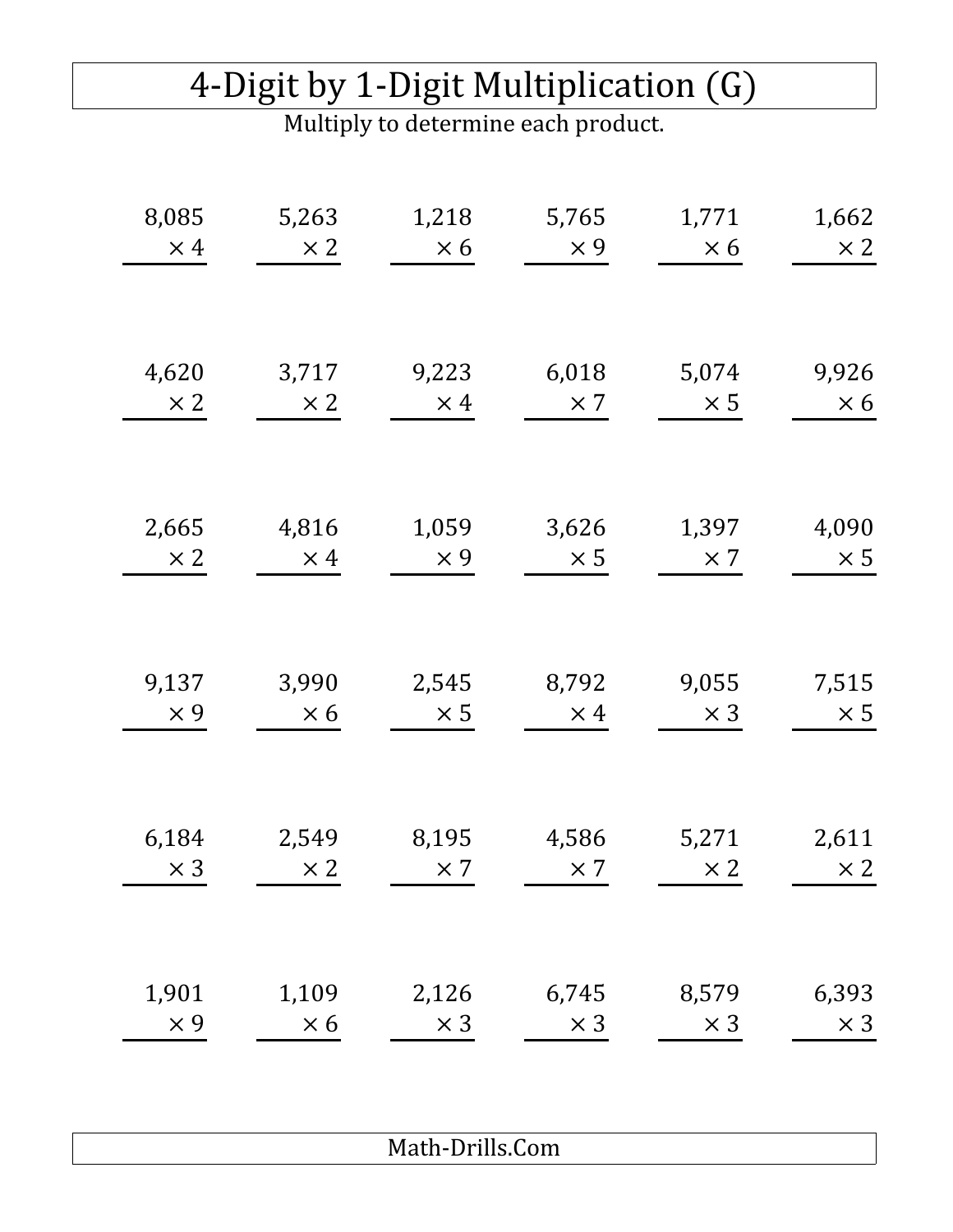### 4-Digit by 1-Digit Multiplication (G) Answers

| 8,085      | 5,263      | 1,218           | 5,765      | 1,771      | 1,662      |
|------------|------------|-----------------|------------|------------|------------|
| $\times$ 4 | $\times 2$ | $\times 6$      | $\times$ 9 | $\times 6$ | $\times 2$ |
| 32,340     | 10,526     | 7,308           | 51,885     | 10,626     | 3,324      |
| 4,620      | 3,717      | 9,223           | 6,018      | 5,074      | 9,926      |
| $\times 2$ | $\times 2$ | $\times$ 4      | $\times 7$ | $\times 5$ | $\times 6$ |
| 9,240      | 7,434      | 36,892          | 42,126     | 25,370     | 59,556     |
| 2,665      | 4,816      | 1,059           | 3,626      | 1,397      | 4,090      |
| $\times 2$ | $\times$ 4 | $\times 9$      | $\times$ 5 | $\times 7$ | $\times 5$ |
| 5,330      | 19,264     | 9,531           | 18,130     | 9,779      | 20,450     |
| 9,137      | 3,990      | 2,545           | 8,792      | 9,055      | 7,515      |
| $\times$ 9 | $\times 6$ | $\times$ 5      | $\times$ 4 | $\times$ 3 | $\times$ 5 |
| 82,233     | 23,940     | 12,725          | 35,168     | 27,165     | 37,575     |
| 6,184      | 2,549      | 8,195           | 4,586      | 5,271      | 2,611      |
| $\times$ 3 | $\times 2$ | $\times 7$      | $\times 7$ | $\times 2$ | $\times 2$ |
| 18,552     | 5,098      | 57,365          | 32,102     | 10,542     | 5,222      |
| 1,901      | 1,109      | 2,126           | 6,745      | 8,579      | 6,393      |
| $\times$ 9 | $\times 6$ | $\times$ 3      | $\times 3$ | $\times$ 3 | $\times$ 3 |
| 17,109     | 6,654      | 6,378           | 20,235     | 25,737     | 19,179     |
|            |            | Math-Drills.Com |            |            |            |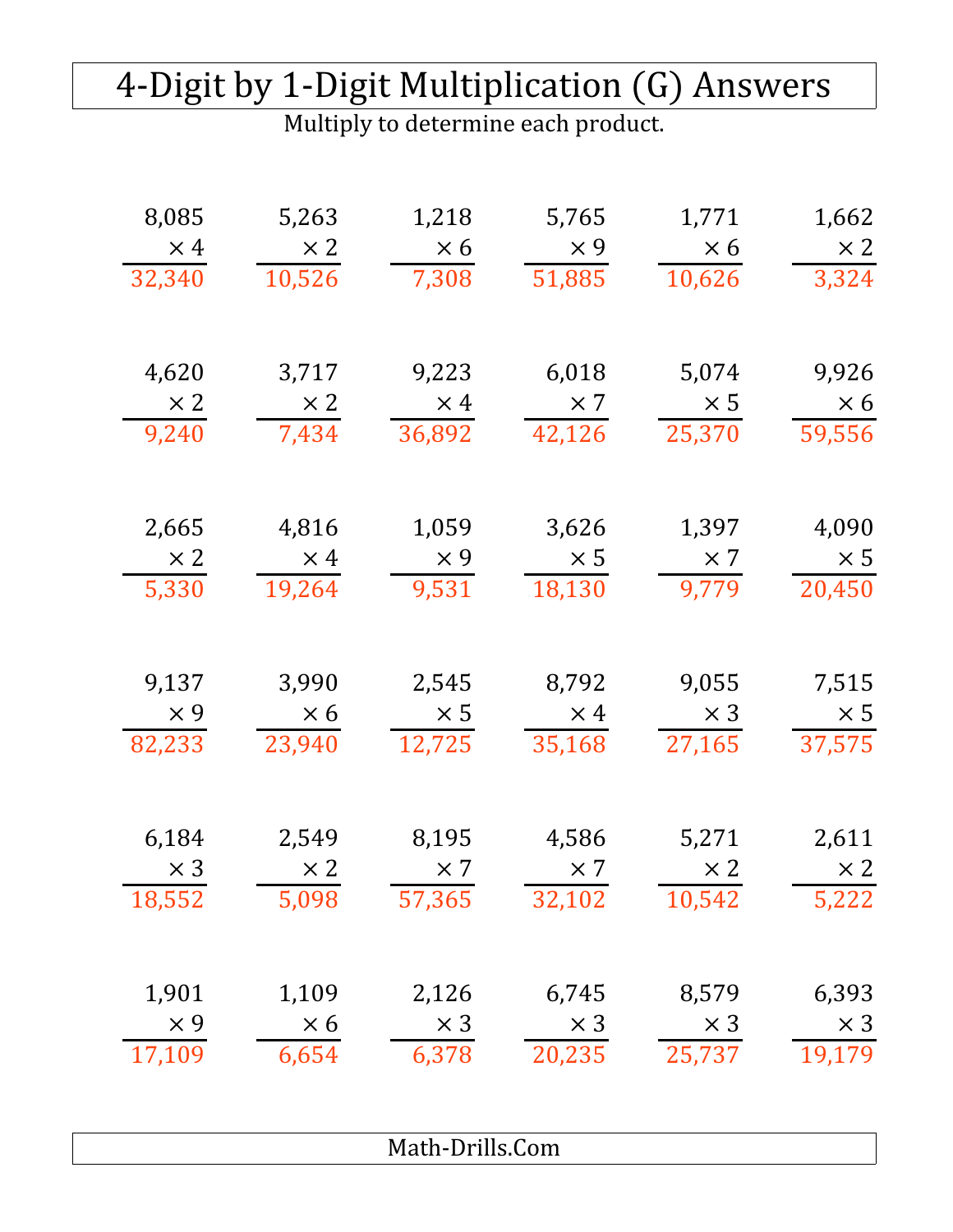# 4-Digit by 1-Digit Multiplication (H)

Multiply to determine each product.

| 6,396      | 2,832      | 8,200      | 9,174      | 1,200      | 5,211      |
|------------|------------|------------|------------|------------|------------|
| $\times$ 9 | $\times$ 9 | $\times$ 5 | $\times 2$ | $\times 2$ | $\times 6$ |
| 6,151      | 6,392      | 5,832      | 3,980      | 6,767      | 6,308      |
| $\times$ 7 | $\times 8$ | $\times$ 5 | $\times 2$ | $\times 6$ | $\times 2$ |
| 5,169      | 9,171      | 7,185      | 6,261      | 9,639      | 8,318      |
| $\times$ 4 | $\times$ 5 | $\times 8$ | $\times$ 9 | $\times 8$ | $\times 8$ |
| 9,707      | 1,101      | 8,880      | 5,369      | 9,823      | 3,003      |
| $\times 9$ | $\times 9$ | $\times 7$ | $\times 9$ | $\times$ 4 | $\times$ 5 |
| 5,306      | 5,392      | 7,449      | 3,238      | 5,770      | 9,650      |
| $\times$ 9 | $\times 9$ | $\times$ 5 | $\times 8$ | $\times$ 3 | $\times 6$ |
| 6,749      | 6,432      | 1,962      | 3,592      | 5,671      | 5,151      |
| $\times$ 3 | $\times$ 9 | $\times 6$ | $\times$ 5 | $\times 9$ | $\times$ 4 |
|            |            |            |            |            |            |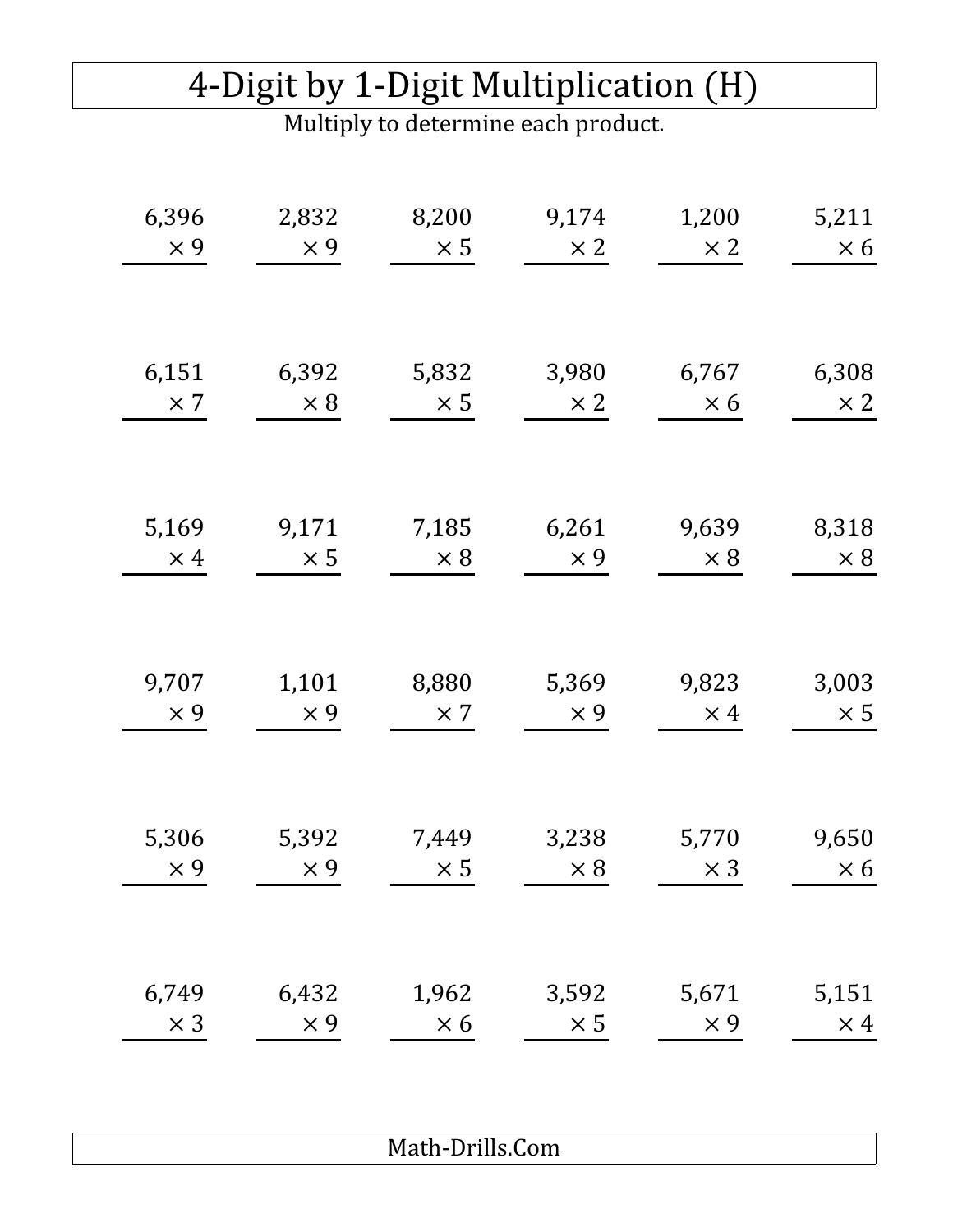#### 4-Digit by 1-Digit Multiplication (H) Answers

| 6,396      | 2,832      | 8,200           | 9,174      | 1,200      | 5,211      |
|------------|------------|-----------------|------------|------------|------------|
| $\times$ 9 | $\times 9$ | $\times$ 5      | $\times 2$ | $\times 2$ | $\times 6$ |
| 57,564     | 25,488     | 41,000          | 18,348     | 2,400      | 31,266     |
| 6,151      | 6,392      | 5,832           | 3,980      | 6,767      | 6,308      |
| $\times$ 7 | $\times 8$ | $\times$ 5      | $\times 2$ | $\times 6$ | $\times 2$ |
| 43,057     | 51,136     | 29,160          | 7,960      | 40,602     | 12,616     |
| 5,169      | 9,171      | 7,185           | 6,261      | 9,639      | 8,318      |
| $\times$ 4 | $\times 5$ | $\times 8$      | $\times$ 9 | $\times 8$ | $\times 8$ |
| 20,676     | 45,855     | 57,480          | 56,349     | 77,112     | 66,544     |
| 9,707      | 1,101      | 8,880           | 5,369      | 9,823      | 3,003      |
| $\times$ 9 | $\times 9$ | $\times 7$      | $\times 9$ | $\times$ 4 | $\times$ 5 |
| 87,363     | 9,909      | 62,160          | 48,321     | 39,292     | 15,015     |
| 5,306      | 5,392      | 7,449           | 3,238      | 5,770      | 9,650      |
| $\times$ 9 | $\times 9$ | $\times$ 5      | $\times 8$ | $\times$ 3 | $\times 6$ |
| 47,754     | 48,528     | 37,245          | 25,904     | 17,310     | 57,900     |
| 6,749      | 6,432      | 1,962           | 3,592      | 5,671      | 5,151      |
| $\times$ 3 | $\times$ 9 | $\times 6$      | $\times$ 5 | $\times$ 9 | $\times$ 4 |
| 20,247     | 57,888     | 11,772          | 17,960     | 51,039     | 20,604     |
|            |            | Math-Drills.Com |            |            |            |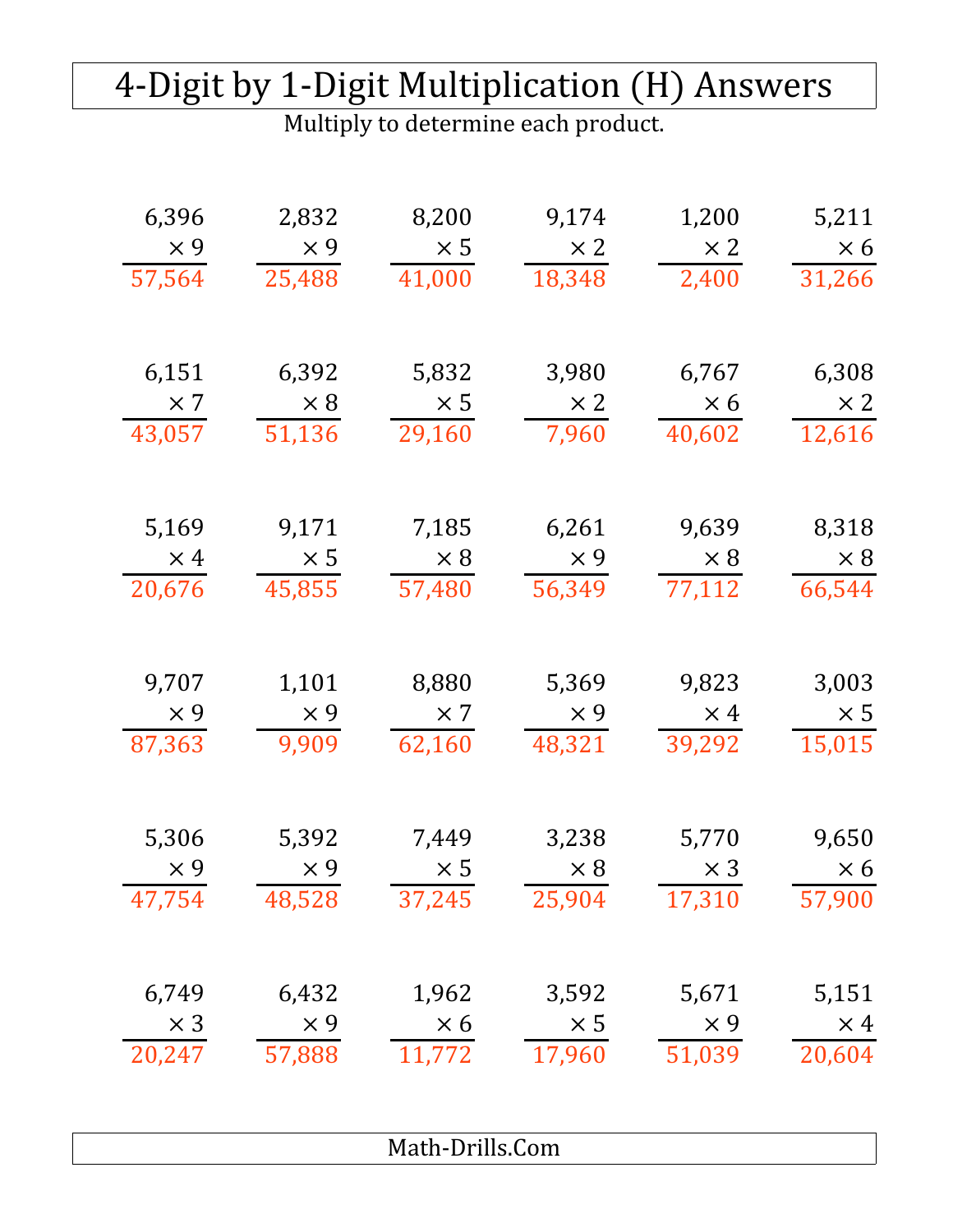### 4-Digit by 1-Digit Multiplication (I)

Multiply to determine each product.

| 3,156      | 8,428      | 9,993      | 1,400      | 6,633      | 9,805      |
|------------|------------|------------|------------|------------|------------|
| $\times$ 5 | $\times$ 9 | $\times 6$ | $\times$ 9 | $\times 8$ | $\times 2$ |
| 1,124      | 9,261      | 6,028      | 6,487      | 9,446      | 8,209      |
| $\times$ 4 | $\times$ 4 | $\times 6$ | $\times$ 9 | $\times$ 4 | $\times$ 5 |
| 1,246      | 7,146      | 4,176      | 4,968      | 4,203      | 2,420      |
| $\times$ 4 | $\times 7$ | $\times$ 3 | $\times 2$ | $\times 6$ | $\times$ 5 |
| 9,690      | 6,160      | 9,641      | 6,404      | 5,351      | 3,732      |
| $\times$ 4 | $\times$ 9 | $\times$ 3 | $\times 6$ | $\times$ 3 | $\times$ 4 |
| 8,941      | 2,705      | 1,334      | 5,688      | 5,398      | 3,968      |
| $\times 2$ | $\times$ 5 | $\times$ 9 | $\times 2$ | $\times$ 9 | $\times 3$ |
| 1,619      | 1,702      | 8,490      | 4,078      | 6,754      | 4,019      |
| $\times 8$ | $\times 5$ | $\times 2$ | $\times 2$ | $\times 2$ | $\times$ 3 |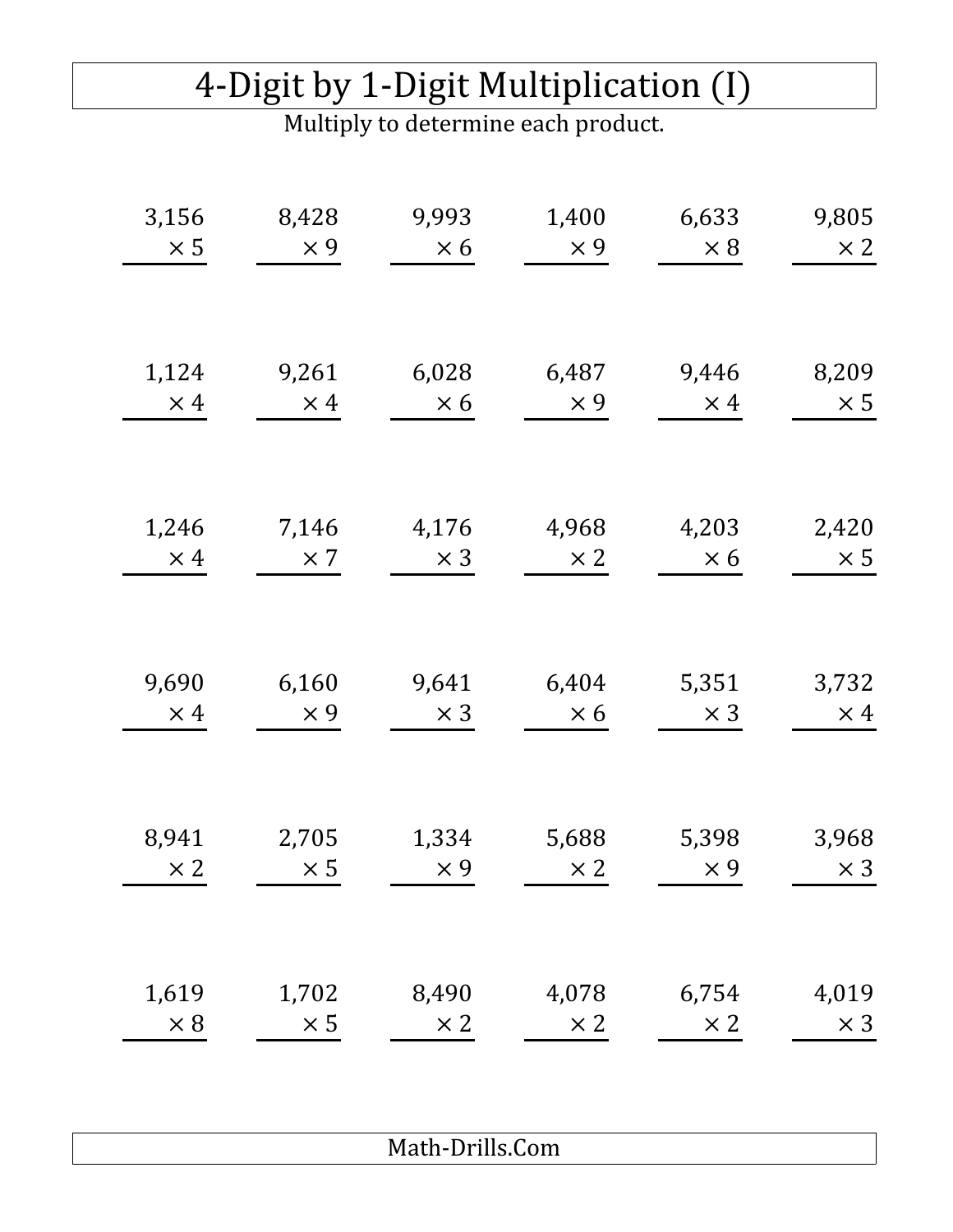### 4-Digit by 1-Digit Multiplication (I) Answers

| 3,156<br>$\times$ 5<br>15,780 | 8,428<br>$\times$ 9<br>75,852 | 9,993<br>$\times 6$<br>59,958 | 1,400<br>$\times$ 9<br>12,600 | 6,633<br>$\times 8$<br>53,064 | 9,805<br>$\times 2$<br>19,610 |
|-------------------------------|-------------------------------|-------------------------------|-------------------------------|-------------------------------|-------------------------------|
|                               |                               |                               |                               |                               |                               |
| 1,124                         | 9,261                         | 6,028                         | 6,487                         | 9,446                         | 8,209                         |
| $\times$ 4                    | $\times$ 4                    | $\times 6$                    | $\times$ 9                    | $\times$ 4                    | $\times$ 5                    |
| 4,496                         | 37,044                        | 36,168                        | 58,383                        | 37,784                        | 41,045                        |
| 1,246                         | 7,146                         | 4,176                         | 4,968                         | 4,203                         | 2,420                         |
| $\times$ 4                    | $\times 7$                    | $\times$ 3                    | $\times 2$                    | $\times 6$                    | $\times 5$                    |
| 4,984                         | 50,022                        | 12,528                        | 9,936                         | 25,218                        | 12,100                        |
| 9,690                         | 6,160                         | 9,641                         | 6,404                         | 5,351                         | 3,732                         |
| $\times$ 4                    | $\times$ 9                    | $\times$ 3                    | $\times 6$                    | $\times$ 3                    | $\times$ 4                    |
| 38,760                        | 55,440                        | 28,923                        | 38,424                        | 16,053                        | 14,928                        |
| 8,941                         | 2,705                         | 1,334                         | 5,688                         | 5,398                         | 3,968                         |
| $\times 2$                    | $\times 5$                    | $\times 9$                    | $\times 2$                    | $\times$ 9                    | $\times 3$                    |
| 17,882                        | 13,525                        | 12,006                        | 11,376                        | 48,582                        | 11,904                        |
| 1,619                         | 1,702                         | 8,490                         | 4,078                         | 6,754                         | 4,019                         |
| $\times 8$                    | $\times 5$                    | $\times 2$                    | $\times 2$                    | $\times 2$                    | $\times$ 3                    |
| 12,952                        | 8,510                         | 16,980                        | 8,156                         | 13,508                        | 12,057                        |
|                               |                               | Math-Drills.Com               |                               |                               |                               |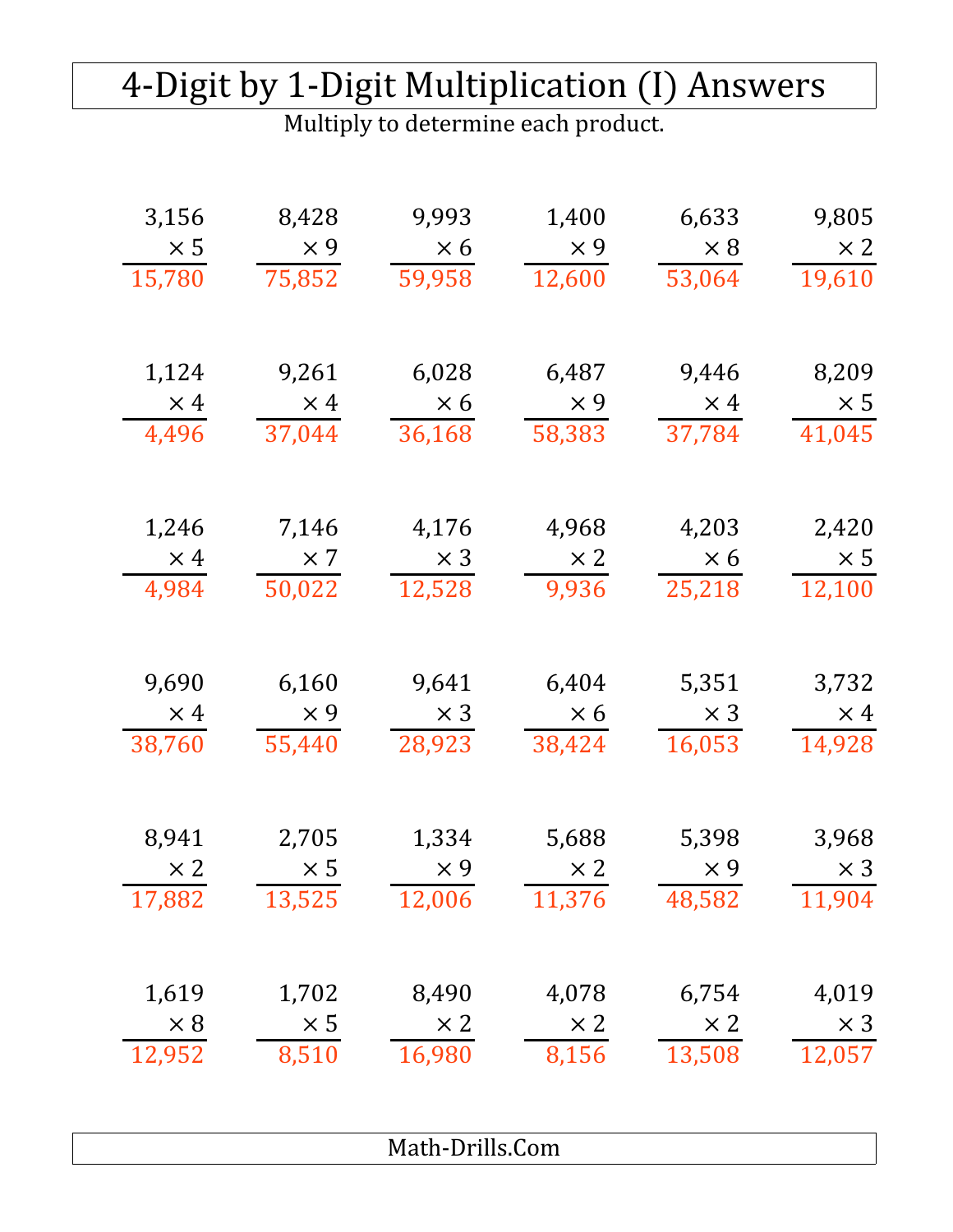### 4-Digit by 1-Digit Multiplication (J)

Multiply to determine each product.

| 9,454      | 6,982      | 3,927      | 5,995      | 6,133      | 9,029      |
|------------|------------|------------|------------|------------|------------|
| $\times$ 5 | $\times 8$ | $\times$ 5 | $\times$ 3 | $\times 6$ | $\times 2$ |
| 7,476      | 5,718      | 5,582      | 6,663      | 7,579      | 5,298      |
| $\times 8$ | $\times$ 4 | $\times 2$ | $\times$ 4 | $\times$ 9 | $\times 8$ |
| 8,238      | 5,165      | 2,836      | 7,714      | 6,189      | 9,588      |
| $\times 6$ | $\times 2$ | $\times 6$ | $\times 2$ | $\times$ 5 | $\times 8$ |
| 7,385      | 5,933      | 5,932      | 9,142      | 5,993      | 6,201      |
| $\times 2$ | $\times 8$ | $\times 8$ | $\times 6$ | $\times 8$ | $\times 8$ |
| 5,066      | 6,278      | 3,177      | 6,250      | 7,103      | 4,673      |
| $\times 5$ | $\times 3$ | $\times 8$ | $\times$ 5 | $\times$ 9 | $\times$ 5 |
| 9,632      | 6,872      | 7,056      | 3,000      | 5,562      | 1,536      |
| $\times$ 9 | $\times$ 9 | $\times 2$ | $\times 6$ | $\times$ 3 | $\times 8$ |
|            |            |            |            |            |            |